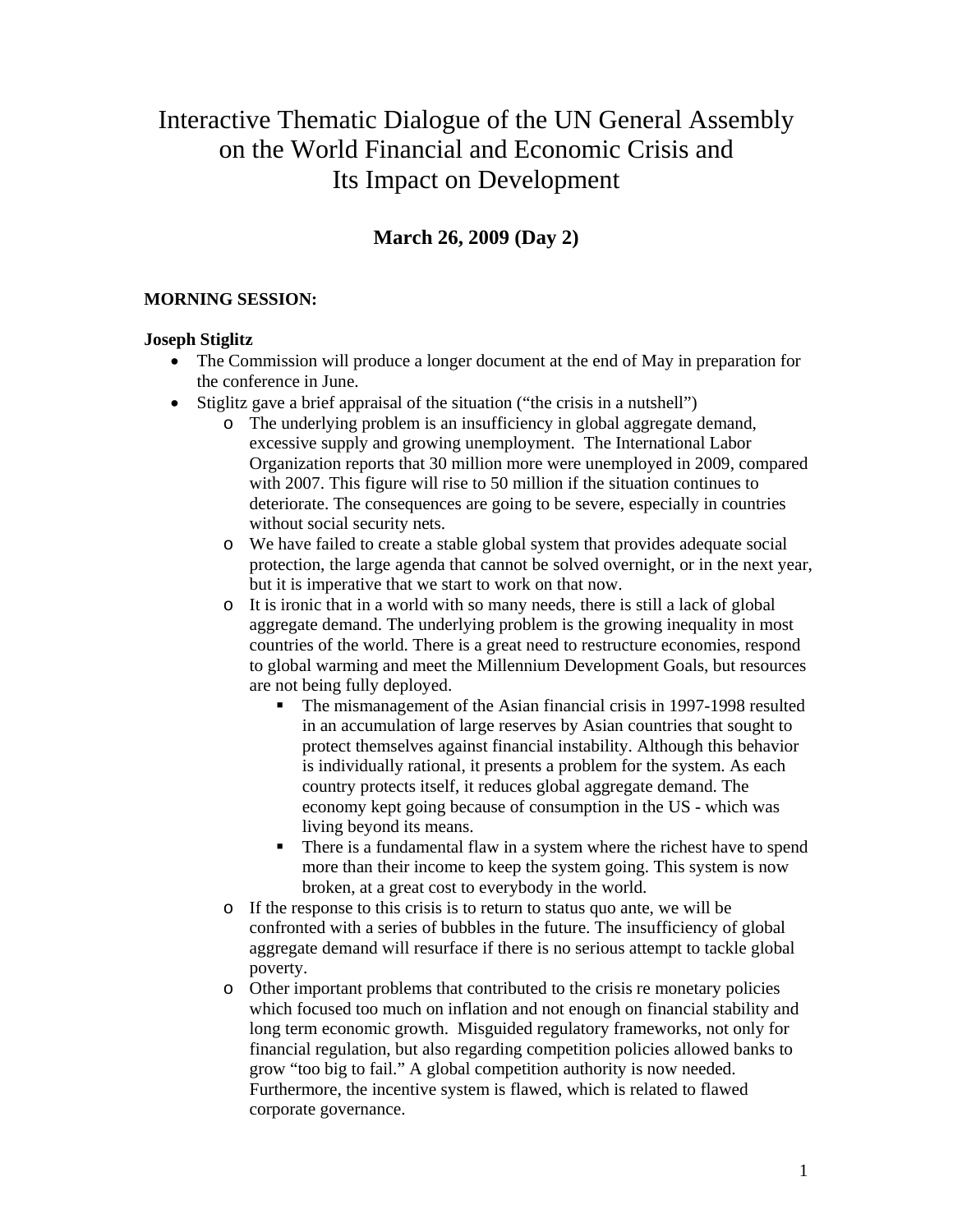- o The globalization of finance has facilitated contagion, and while the US is rich enough to counter the consequences of this crisis, poor countries are not fit to face these problems. We don't have the political institutions to deal with consequences of a global economy, or the aversion of these consequences.
- o The myth of a "decoupling" of the emerging markets from the rest of the world is now dead. Therefore, the response to the crisis must be global. Currently, one hundred and seventy countries are not represented in the response. More inclusive, transparent and politically legitimate institutions must be developed.
- o The locus of response is still at the national level. Each government is looking at the costs and benefits largely to itself. Governments do not take into account the externalities and spill over effects of economic stimulus (trade for other countries when one country does well.) Without coordination, the magnitude of the response will be too low.
- o Trade agreements have not been designed with the possibility of a global crisis in mind. Protectionism will inevitably lead to discrimination against poorer countries.
- o There is a great need for substantial additional funding, so that developing countries can stimulate their economies. The disbursement of these funds should take place through a variety of mechanisms (1% of rich country stimulus, Special Drawing Rights, regional lending facilities.) The funds should be distributed in a way that gives developing countries policy scope to undertake countercyclical policies. The austerity policies prescribed by the IMF in Asia have been counterproductive.

#### *New global reserve system*

- o Keynes had envisioned a new Global Reserve System, and Special Drawing Rights could be a step in this direction. Economic globalization has increased the need to introduce such a system.
- o The current reserve system contributes to global instability and insufficient global aggregate demand, as developing countries are lending at 0% interest rates to the US, when this money could have been invested within developing countries in education and health care. Because maintaining the dollar as the global reserve currency promotes instability, the need to accumulate reserves as a safety mechanism against financial instability is all the greater.
- o The transition to a new, strong world currency could involve bottom up or top down approaches. Efforts already underway include the possible expansion of the regional Chiang Mai initiative.

#### *Global Economic Coordinating Council*

- o Management of global economic policy has been insufficient and the Financial Stability Forum has failed. Therefore, better coordination of economic policy is needed. This could be modeled on the IPCC climate change panel.
- o The role of the Council would go beyond coordination. The Council would monitor and identify problems, such as gaps in the system, analyze their causes and propose solutions to the problems
- o Problems of cross border default have made it more difficult to deal with large financial corporations' default.
- o A sovereign debt relief mechanism is also urgently needed.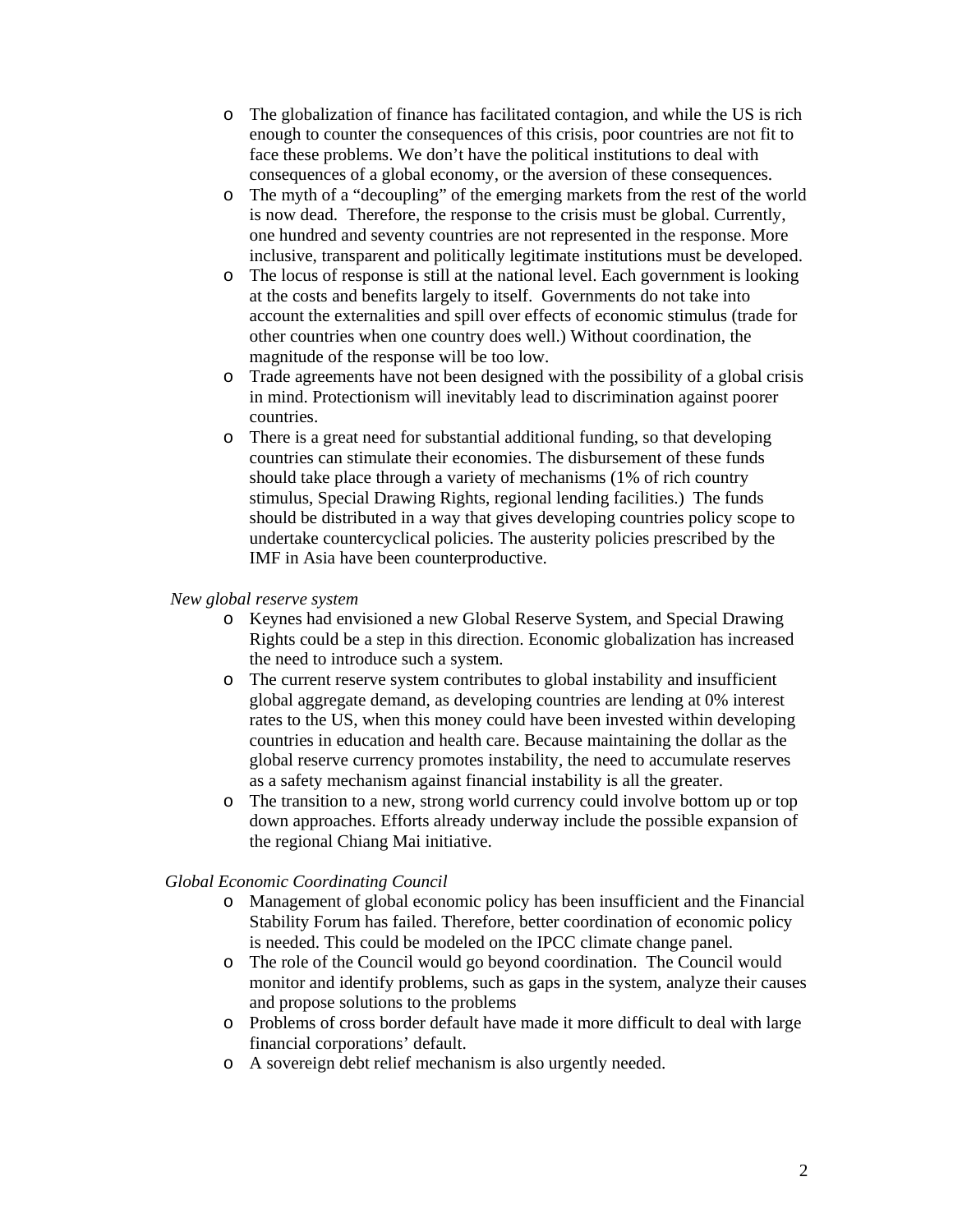## **Heidemarie Wieczorek-Zeul**

- We are experiencing a rupture of historic proportions and must proceed with both short term and long term reforms.
- Developing countries are most vulnerable to the crisis, which threatens the achievement of the Millennium Development Goals.
- Global solutions must be sought with the participation of all countries. While the G8 and G20 are important, all G192 must be included to reach a Global New Deal.
- This should take place under the umbrella of the UN, which should engage all continents at the highest level and promote consensus building.
- The crisis must go beyond banking and financial regulations. It must be used as an opportunity to correct systemic and structural problems, as well as to address agricultural production and environmental questions.
- Substantial changes will take time, but we can begin with the panel taking up economic advice and looking at longer term solutions – this is a more immediate step
- Funds and financing:
	- o Actions by industrialized countries can crowd out the policy space of developing countries.
	- o Overseas Development Assistance (ODA) has risen by 10% in 2008; we must stay on track and go beyond this. Additional funding 1% of stimulus packages in addition to ODA (Germany has done this in its second package).
	- o More liquidity for the IMF is needed, but also innovative instruments
	- o It is crucial that we prevent tax evasion
- Early harvest: most developing countries lack trade finance and have experienced a decline in exports. Measures should be taken to support developing countries such as: duty free agreements and the elimination of agricultural subsidies, especially cotton subsidies in Africa.
- The June Conference will be the occasion to come up with concrete proposals.

## **Benno Ndulo (Tanzania)**

- The poor are at the center of this crisis and these countries voices must be part of the solution.
- Consequences of the crisis include: a setback of progress in Africa, especially in areas of growth and social wellbeing. There is concern that growth will reduce to 3% and the fall in revenues from exports in 2010 will be 277 billion. Oil has been especially affected, with major regional growth poles such as Egypt, Nigeria and Algeria hit harder than average.
- Effort should be based on African countries themselves, they require greater fiscal space but their capacity to weather the storm and carry on is limited.
- Action areas to support the recommendations:
	- o Short term: urgency, speed and flexibility of aid disbursement and flexibility in policy measures
	- o Medium term: protect investment for maintaining growth and achieving Millennium Development Goals (1% of stimulus goes a long way)
	- o Long term: strengthen the international architecture through evenhanded surveillance. Interdependence has weakened the system and a system is only as strong as its weakest link.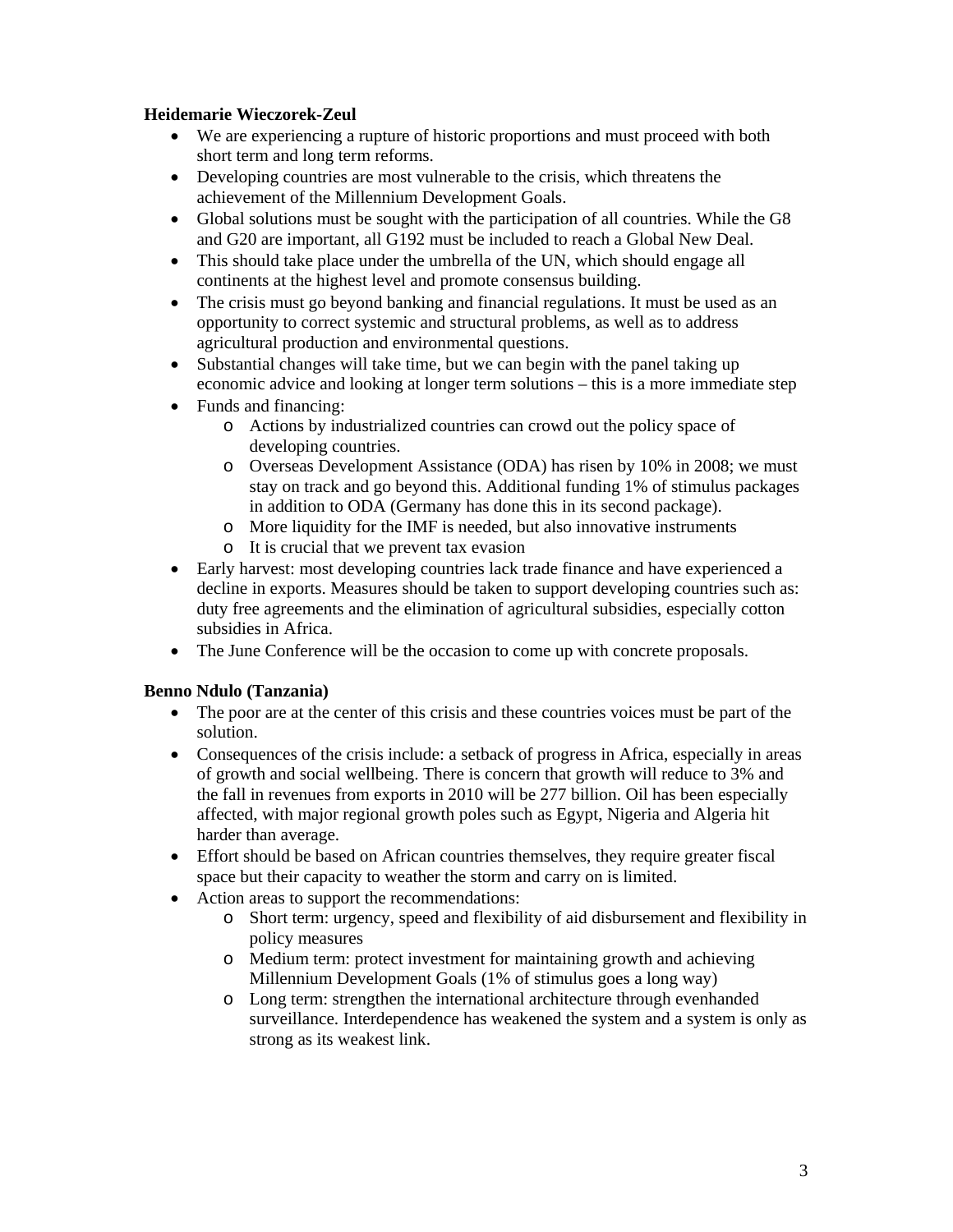## **Pedro Paez (Ecuador)**

- Developing countries must be enabled to implement countercyclical measures and break with imbalanced patterns of the past. Reserves and special drawing rights, alongside exchange rate stability could provide future solution to break with the old system.
- Southern countries need to be able to restructure their debt in order to allow for space for countercyclical policies.
- Emergency provisions are necessary to redefine the framework of trade which prevents protectionism and trade wars.

## **Yaga Venugpopal Reddy (India)**

- One of the Commission's advantages is that it is not constrained by any ideology.
- It is clear that one size does not fit all, stimulus packages cannot be uniformly prescribed, therefore must allow more scope for policy space at national level, while simultaneously acknowledging that globalization has resulted in contagion and policies will affect many.
- Global economic and financial coordination must be strengthened.
- The global reserve system is one of the most important and urgent issues to be addressed. From the Asian perspective, the global reserve system is also one of the most agile factors.

## **QUESTION SESSION**

## **European Union**

• It is too early to comment in detail, they are interested in further discussion with the Commission.

#### **CANZ (Canada, Australia, New Zealand)**

- Hope that the report will contribute to ongoing discussions with all members of the international community, especially those in developing and emerging economies.
- The impact of the global crisis is spreading, excesses led to the crisis and the global community needs unprecedented cooperation.
- The G20 is too exclusive and greater engagement with all members of the UN is important; this message has been well noted.
- They support strong outreach to the IMF and World Bank and regional groups in the run up to G20.
- They are committed to delivering the scale of fiscal measures necessary for growth, increase IMF resources and reform the IMF. It is crucial to fight all forms of protectionism, promote open economies and address fiscal regulation.
- London must produce global solution, taking into account developing countries, to reach a focused, practical and realistic outcome, with unity and clarity.

## **Sudan G77**

- In the Commission's recommendations, there is a bias towards the immediate and short term. However, this is the moment to begin fundamental, long-term changes.
- **Change and reform of BWIs:**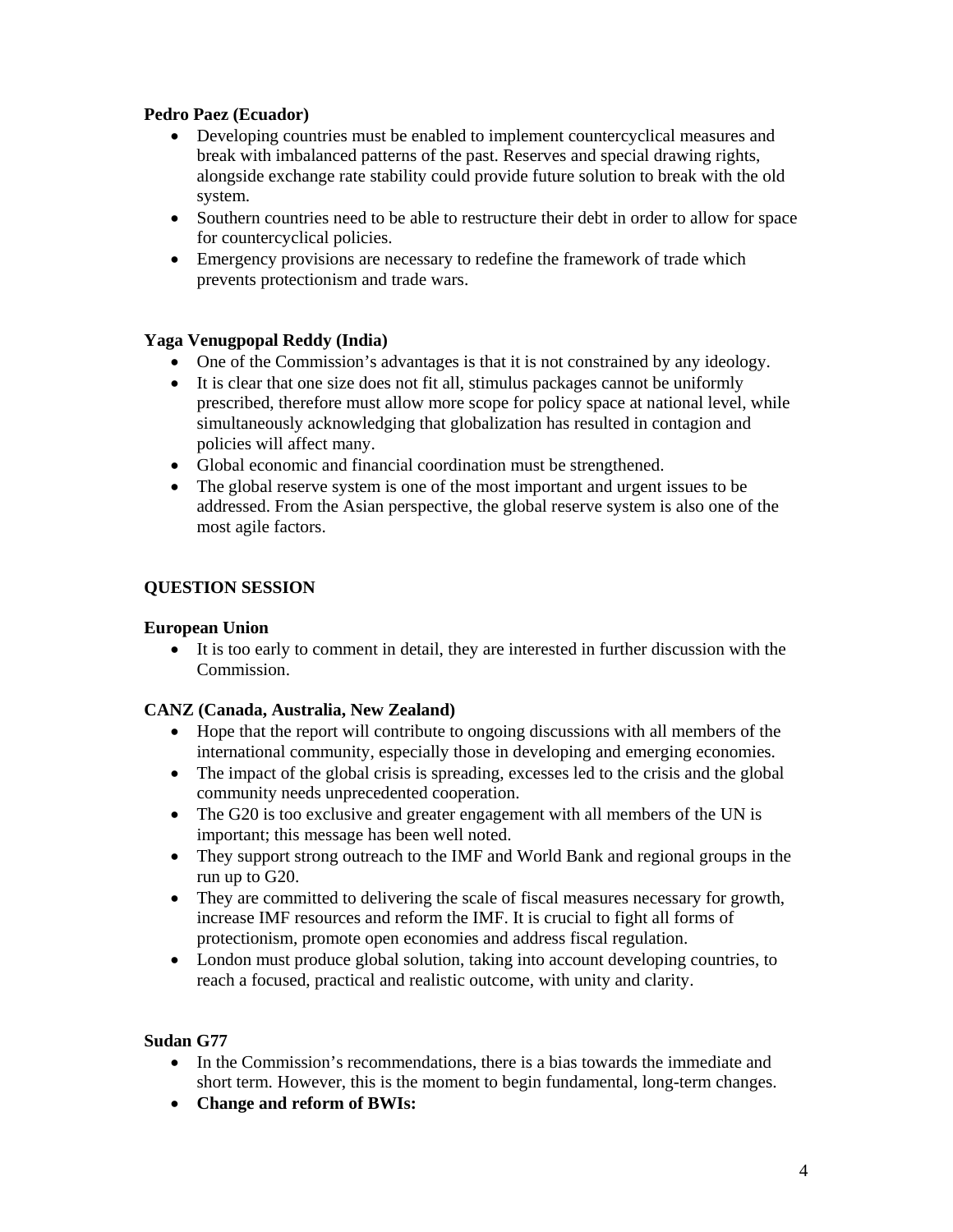- o The Commission shies away from saying the hard things. Regarding IMF reform:
	- The first thing to do is adopt double majority rule, which will enable the possibility for real change.
	- Secondly, they demand the total abolition of conditionalities. The loans foreseen entail a new regime of conditionality. IMF loans carry a historic legacy of bias on the side of the industrialized.
- o Recapitalization of the IMF and World Bank,:
	- Reform should be a precondition for recapitalization of the IMF and the World Bank. The IMF should be a network of funds of regional funds, so that that there is no majority shareholder control.
- **Regulation/deregulation**: Anew set of regulation is needed within the current paradigm. We should not look at previous deregulation as anything other than a "perspective on regulation." This protected property rights but gave markets the power the right to act as they wished without social responsibility. New regulation must put equity at the centre and be approached with caution.
- **Trade:** There was no mention of market access in the report; this is a fundamental problem for developing countries.

## **Uruguay**

- Associates itself with the Rio group.
- The Commission's report is a valuable input for the UN dialogue.
- The economy will stop growing next year; and the contraction of international trade directly affects developing countries.
- It is time for economic policy to focus on predictability and stability
- Actions:
	- o All need to participate in discussions
	- o Establish a just and equitable international order
	- o Help developing country problems and achievement of Millennium Development Goals
	- o Correct trade distortions, avoid protectionism
	- o Conclude Doha, reduce tariffs, export subsidies, agricultural subsidies and open up markets for a fair and balanced system
	- o Step up efforts in ODA
- Latin America will only grow by 1.9% in 2009. Measures must consider the needs of middle income countries and not allow conditionality to counter the progress already made.

## **United Kingdom**

- They support the Stiglitz report and the IMF objective to restore growth to the world economy. Need to put stimulus packages in place.
- Focus on the impact on developing countries as the crisis is global and measures will be taken to protect the poorest, hopefully the London summit will address these issues.
- IMF resources must be increased; the EU has already pledged \$100 billion.
- Hope that countries will come under the expansion of New Arrangements to Borrow or an arrangement with special drawing rights.
- A coordinated response is needed, and the expansion of finance is a problem; the EU hopes that leaders in London will address this.
- The World Bank must also increase its lending and social spending.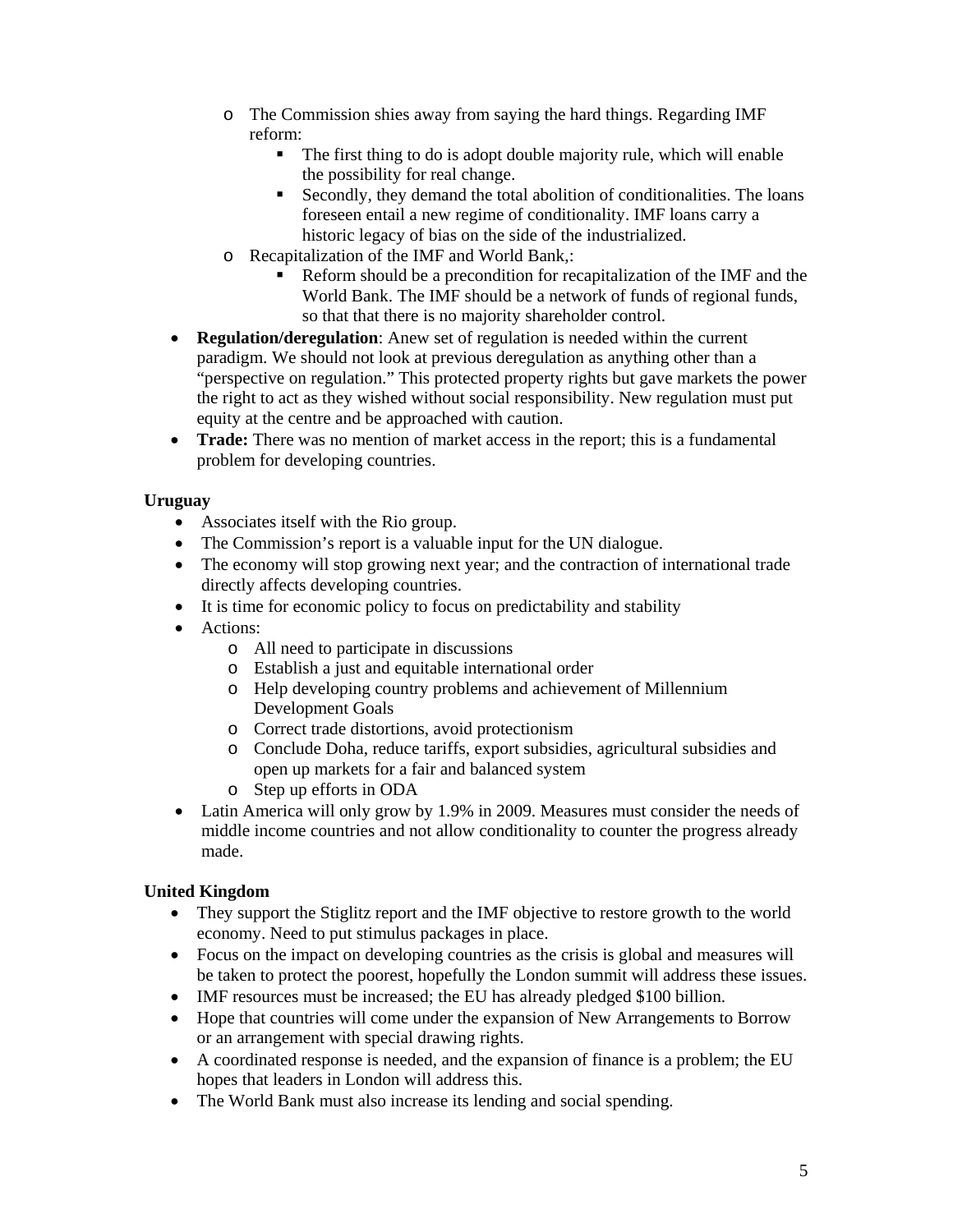- Overseas Development Assistance commitments should be kept.
- Institutions must have the right policy framework and resources; but the UK requires more time to consider reforms.
- They support the utilization of existing bodies, they prefer to focus on IMF and carry out reforms within this institution.
- The Conference in June is an important element to gather initiatives.

#### **Japan**

- The dialogue should be a good input for member states in preparation for the June conference.
- Japan is taking a myriad of steps to mitigate the crisis. Under regional cooperation, the Chiang Mai initiative is a good model for provision of liquidity in the crisis and its expansion is under consideration.
- Despite feeling the impact of the crisis, Japan will be doubling its ODA by 2012.
- They support the reform of international institutions. Governance reform is needed to strengthen the voice of developing countries and emerging economies.
- Japan has pledged a \$100 billion loan to IMF.
- Regarding the eight *new* facilities suggested by the Stiglitz Commission: Japan reiterates the need to make full use of *existing* bodies and strengthen the IMF's capital base.
- Regarding paragraph 31-35 on the new credit facility: Japan questions whether this is an efficient solution, since it would entail tremendous costs. Therefore, Japan suggests that it would be more efficient to respond to the crisis using existent facilities.
- Para 52 on the global economic council: It must be small enough for decision making, but the ECOSOC with regional representation and the G20 representing major economies would suffice. Questions to the panelists:
	- o What is the comparative advantage of the Global Economic Council proposal over ECOSOC or the G20?
	- o What is the specific desirable number for the Council?

## **Ethiopia**

- The recommendations are useful but need to consider more the impacts on developing countries.
- The global crisis needs global solutions, quick measures are required, the poor and most vulnerable will be the main victims and short term measures must be taken. It is too early to predict the damage and the worst is yet to come.
- Globalization has not benefited as many as it could. Ethiopia asked what the panels' views were regarding imperfect competition and opening up markets.
- Ethiopia requested further explanation on financial sector regulation and the role of central banks as international regulatory authorities.
- Unemployment deserves immediate attention and efforts should be made in the policy recommendations to look at the role of micro-finance institutions.
- Stimulus packages should also be evaluated on the global level, not national level.

## **Belgium**

- Not ready to give a detailed comment yet
- Regarding the nature of the report: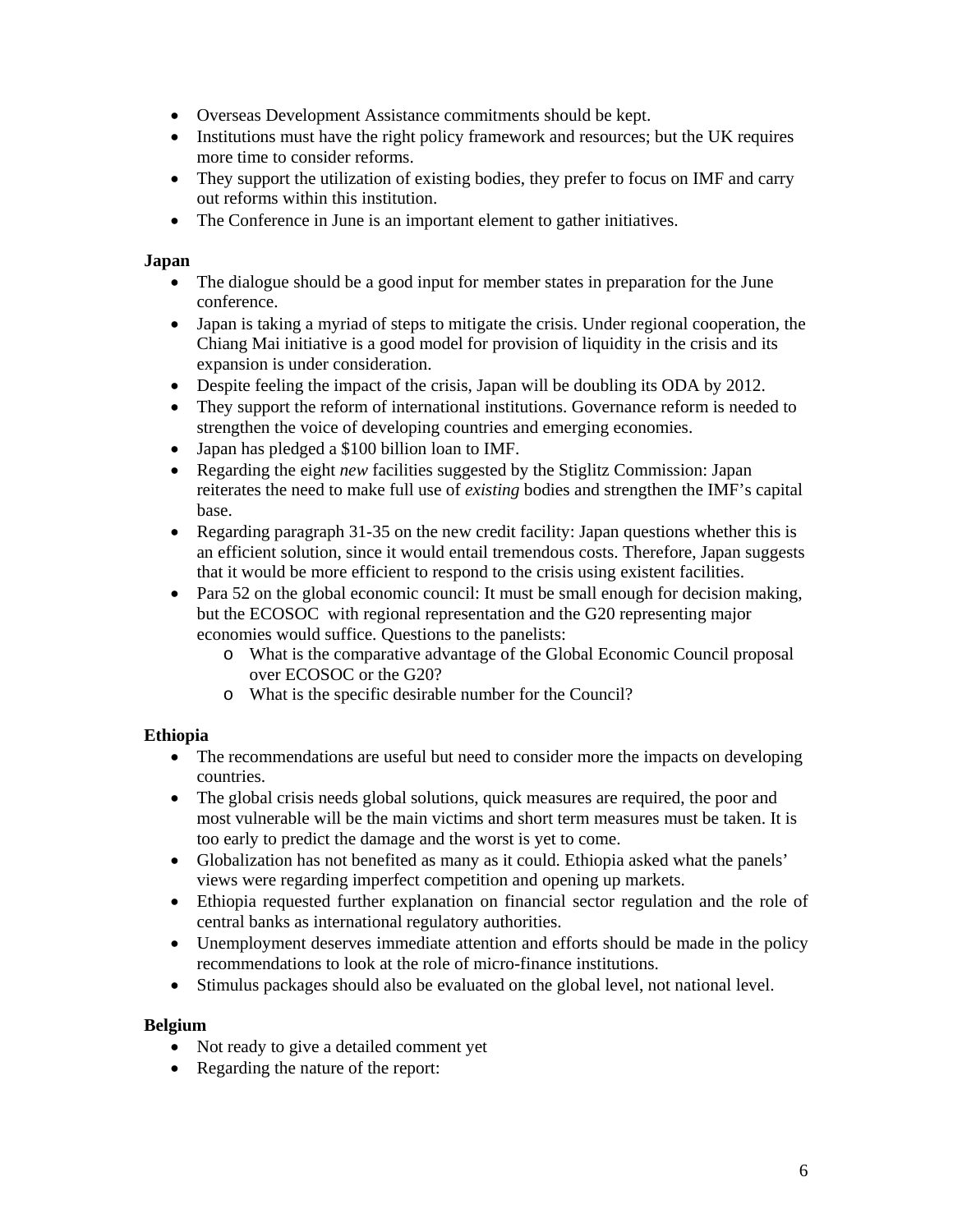- 1. The degree of certainty with which proposals have been made. According to them, the relation between policy, growth and development is not so certain. They called for some scientific caution and predictions of the expected results.
- 2. Recommendations should be prioritized considering the different time and scope, especially where resources are limited.

## **China**

- Reform of financial institutions should be accompanied with recommendations that could help countries in their strategies to cope with the crisis.
- Suggested the need to draw lessons on the relationship between saving and consumption, virtual and actual regulation and the crisis to avoid repeating it.
- China has responded actively, at three levels:
	- o Nationally: microeconomic policies have been changed, stimulated domestic demand through stimulus package
	- o Regional: East Asia cooperation, Chiang Mai initiative
	- o International: will not decrease assistance to developing countries
- London summit: an important platform for dealing with the crisis, hopefully taking into account the concerns of developing countries.
- UN role in responding to the crisis: They expectat that the full participation at the upcoming conference in June will send a positive signal of unity of purpose to the international community and mitigate the impacts on poor countries and achievement of the Millennium Development Goals.
	- o China asked whether self-protection of developing countries was recommended and what the panel had specifically in mind.

#### **Brazil**

- Agree with the general thrust of the report
- Developing countries do not have many measures to face the stimulus that the developed countries are applying.
- The completion of the Doha round is necessary and protectionism must be kept in check. However imperfect the trade rules of the WTO are, they must be pursued to prevent protectionism.
	- o Regarding the development component of the Doha round, this presents a real development opportunity for developing countries to create membership, and would like to see stronger conclusion on the Doha round
	- o Real market access is needed for trade in agriculture
	- o Indespensable to the solution are new tools for funds to deal with international liquidity, trade finance, and South-South trade.

## **Philippines**

- Immediate measures: if these measures cannot be implemented soon what will the scenario be scenario in two years? Can the panel quantify the impacts, for example on Millennium Development Goals?
- An institution including the G192 should be implemented through the UN, what legal forum/formal binding is needed?
- What role can the state play in deregulation of financial markets and international trade, to restore the balance of markets and areas such as global health? How much power should states have without being blamed?
- Sovereign debt restructuring (or a moratorium of payments of loans for heavily indebted countries) is important.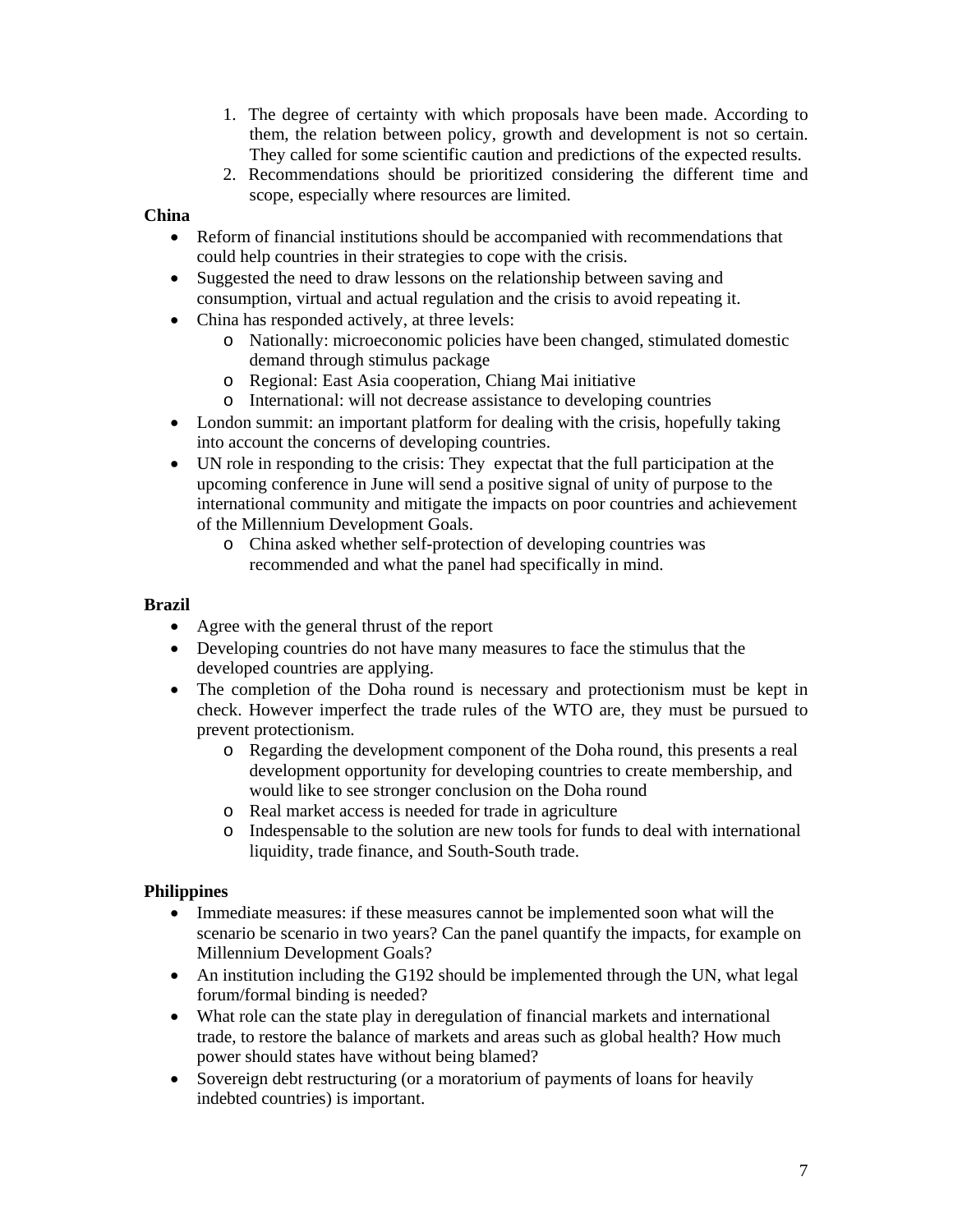- Regarding the intergovernmental panel and the idea to follow the climate panel model: the IPCC has difficulties to convince skeptics of the necessity to act on climate chanege, so how could this be translated into international action?
- Need to conclude the Doha development round, but how do we erase the strong positions of the dominant in the WTO?

## **Norway**

- Endorses the temporal approach of the recommendations of the Commission, and the need for institutional reform, which will not solve the crisis this year but prevent it in the next years.
- We are at a Bretton Woods moment: Institutional reform demands a rapid response, with tightening of loopholes in economic market, regulation and bonus systems.
- Initiatives must enable policy space for countries that are least equipped for stimulus packages in education and health. Also important is the competition for credits.
- The volume of illicit financial flows leaving developing countries amounts to several times that of ODA flowing into these countries. This should be addressed, in addition to the governance issues and institutional reform.

## **Nepal**

- The report of the Commission falls short of their expectations:
	- o It does not mention vulnerable countries or recommendations, except when speaking of trade.
	- o It does not say how we can stop contagion, how protect markets, exports and jobs.
	- o The Commission should put forward a specific set of recommendations for these countries.

## **Jamaica**

- The most vulnerable will be the most affected. Jamaica has seen manifestations of the crisis in areas including tourism and remittances, which the economy relies upon. Issues of concern include: access to credit, private markets, commodities and unemployment.
- The most immediate concern is how to get out of crisis!
- Priorities for the wider response and reform of international systems should include:
	- o Greater urgency for fairer governance with more equal representation of developing countries in the Bretton Woods institutions.
	- o More ideas on the Global Economic Council
	- o Participation: it is important that every country must be able to influence other groups.
	- o Emerging debt problem: more development aid is needed and reform must take into account particulars for small countries, especially on protectionism and stimulus packages
	- o New financial regulation: principles of G20 are good but one size does not fit all. They should not cast the blame on each other, but move forward, seeking tougher regulation.
	- o Jamaica expresses grave concern over the closure of off shore banking systems in Caribbean

## **Ecuador**

• Questions: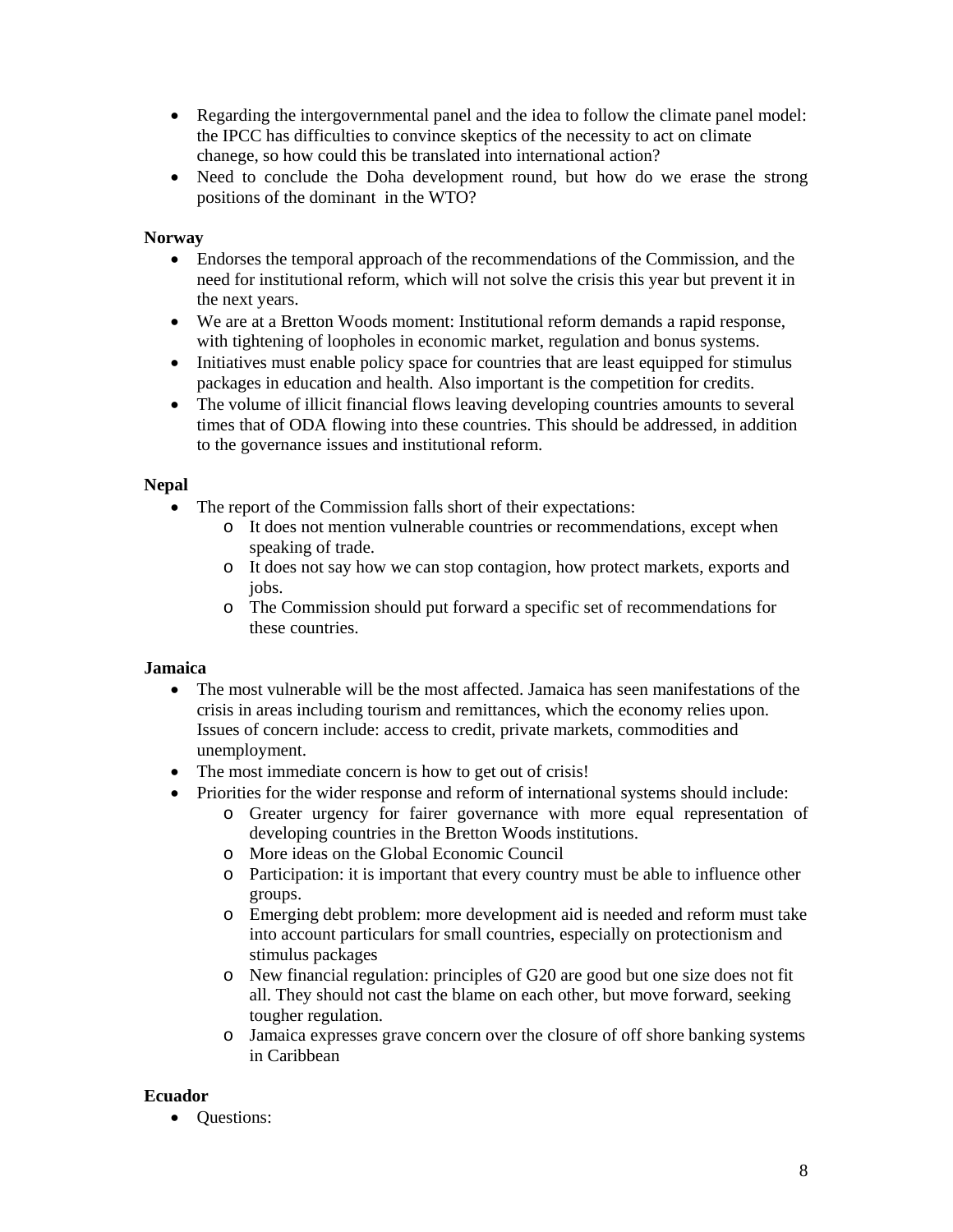- o How will systemic reforms to reduce the impact of climate change and the use of innovative financial mechanisms to stabilize markets become operational?
- o What are the innovative mechanisms? Are they within a post Kyoto framework?
- o What importance is given to new paths for restructuring debt relief?

#### **Denmark**

- ODA is crucial for less developed countries. The Commission's report could highlight this more, as the impacts will be devastating if it is reduced (consider the Millennium Development Goals). In times of crisis, we need to increase ODA, and Denmark reaffirmed its commitment of 0.8% of GDP and work with the donor community.
- Funds have to be used efficiently, volumes matter, but they must also be effective and efficient in providing aid.
- There could be more emphasis on the green economy in the Commission's report, to highlight the interrelationship with climate change through more concrete linkages. The Secretary General has emphasized the need to design stimulus packages which focus a new green deal.
- Climate financing: the summit in Copenhagen must go beyond the headlines, with more emphasis on the medium-long term strategy.
- A World Economic Council cannot be compared to the IPCC, because economics is not "scientific" in the same way.

#### **India**

- Insufficiency of demand is the reason for inequality.
- Taxation and strong unions are needed, but the international community cannot implement this, it is up to the countries themselves to take responsibility to help the most vulnerable poor.
- A new finance facility, should uphold anti-protectionism, regulation and reform of IFIs will help to mitigate the scale of the consequences of the crisis.
- Protectionism: the WTO report recommends that financial measures in the stimulus packages should be separated from trade; however, the stimulus packages cannot be separated as they include strong protectionist policies. What pressure can be applied to stop protectionism?
- The funding for a new finance facility can get worked down in negotiations, how can the simplest parameters be selected that will be effective in freeing up credit in the short run and create a template in the long run. What are the panel's recommendations on this?
- IMF reform: double majority voting is a two edged sword, although it gives the impression of democracy, it still leaves in place a block on the changes proposed and entrenches the dominance of developed countries. Will there be change in the World Bank?
- UN ECOSOC: was set up for exactly this purpose, but it has not been allowed to act in the way intended, therefore has not succeeded, so why would it be allowed to now?
- India is committed to work for the best for the whole world, including the developing countries, within the multilateral frameworks of both the framework of the UN and the G20.

#### **Barbados**

• Resources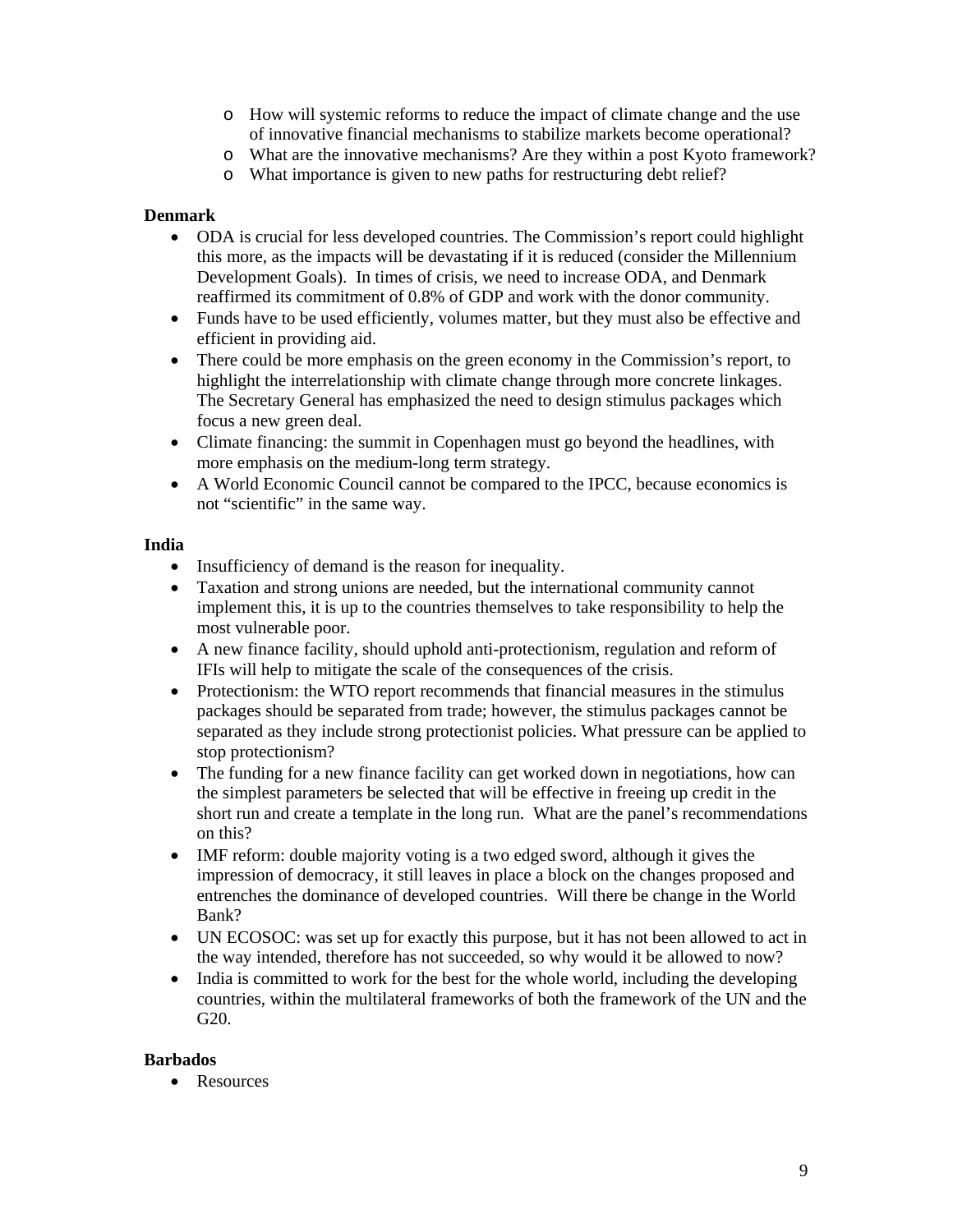- o Every country needs a stimulus package and additional resources. As a middle income country, how can these be accessed? What criteria are utilized?
- o Tourism and services have been negatively affected, the status of middle income has become a mirage and help is required to avoid another debt situation.
- What is the comparative advantage of an Economic Council, why not improve ECOSOC?

#### *The remainder of delegates who wish to speak can do so in the afternoon*

## **Stiglitz response**

- The world is changing rapidly and things that were not politically feasible just a short time ago might be possible now, for example a world reserve system.
- Countries' commitments to foreign assistance make a significant difference.
- The Commission will pay greater attention to the needs of vulnerable countries in longer report.
- **Protectionism:** the panel is very concerned
	- o Protectionist measures taken undermine a level playing field. Developing countries cannot compete with the capital of industrialized countries.
	- o It is understandable from the point of view of domestic politics, but the global effects cannot be ignored.
	- o Need for further assistance to developing countries.
- The **Doha Round** should be concluded. Subsidies make things very difficult, but action can be done today, even if we cannot undergo a complete, immediate change; we can at least open up unilaterally to developing countries.
- **Priorities** *(in response to Belgium)*: immediate and long-term responses are the priorities in the paper. Not everything requires resources, money is not the only solution and some changes include legal frameworks and policies. Confidence in the financial system will not return unless the rules for behavior are changed. Policy space for developing countries is very important.
- **IMF:** conditions imposed in the 1997-98 crisis were counterproductive, yet it is the same international institutions that have contributed to current crisis.
	- o How do we disburse funds? What is the best way of disbursal? There is stigma attached to the IMF and the old International Financial Institutions. The perception in developing countries is important and they affect how we should approach credit facilities. Some countries refuse to approach the IMF, therefore need a variety of competitive institutions for credit; otherwise, countries will wait until they are on their death bed before they borrow.
	- o Reforms in the quota are so small, and do not make any significant outcomes. What has been done in terms of IMF reform is not enough, double majority is one way but India raised a valid problem.

• **Global Economic Council:** 

- o There should be no conditionality in the proposed Global Economic Council.
- o G20 consensus is an advantage, but it is not fully representative and lacks political legitimacy - the countries are picked by the US. An Economic Council would be representative and inclusive, ECOSOC could reform itself into this, but its mandate should be broader, not only surveillance, but it could identify gaps and the Bretton Woods Institutions would have to report to it.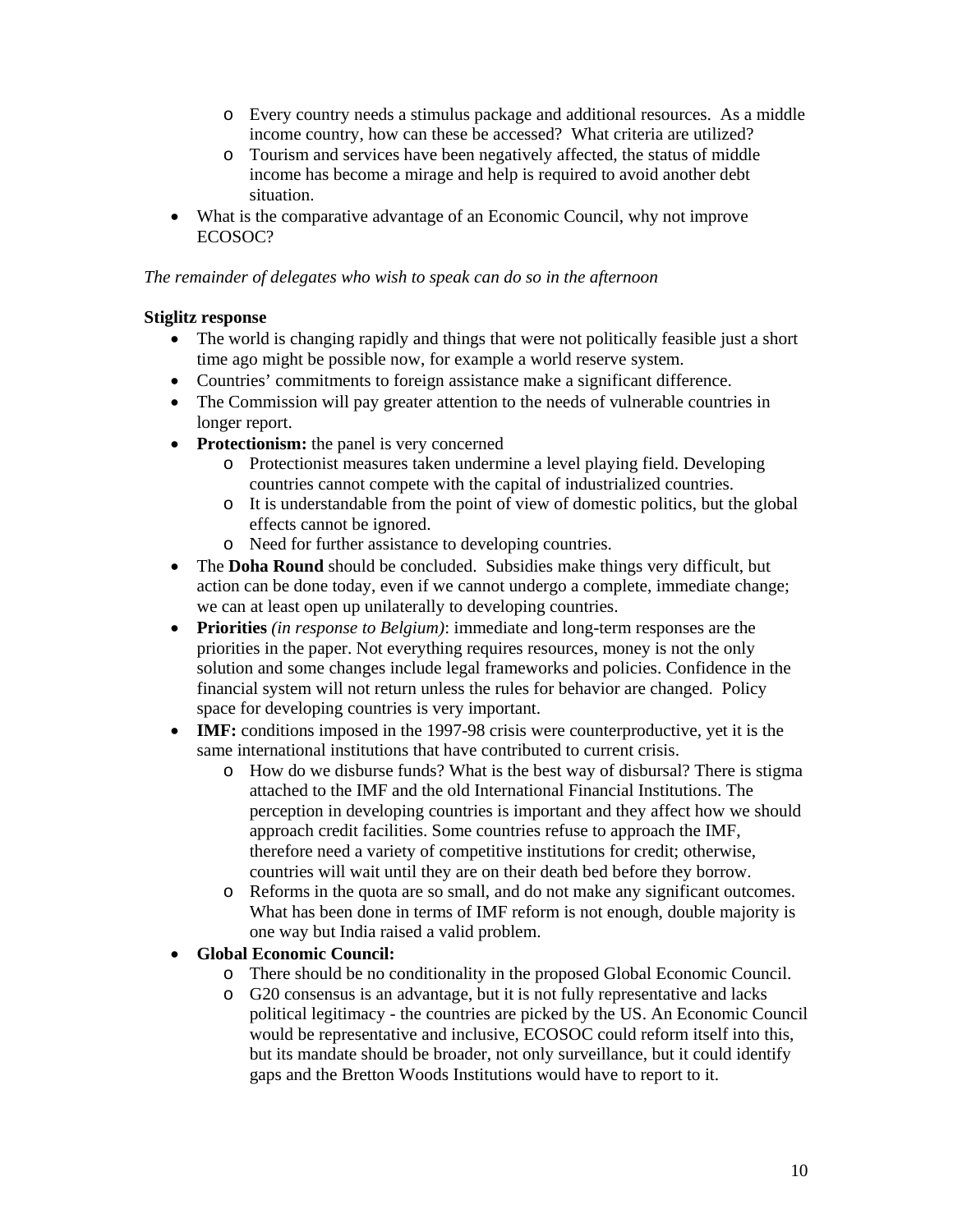- $\circ$  Modeled on the IPCC yes it is an imperfect analogy, but it is true that if we had an expert panel of this type, the discussion would have raised the problems leading up to crisis.
- o More policy space is required, as there was not global consensus at Bretton Woods, only a "Washington Consensus".

*No time for NGO interventions* 

## **AFTERNOON SESSION:**

#### **Armenia**

- There is an inverse relationship between the number of reforms on the agenda and the success that an agenda achieves.
- National and global action, should have been analyzed in terms of incentives and constraints, not desirability of the recommendations-so please look at them from this angle.

## **Italy (G8)**

- The G8 will make an effort for greater inclusion and will consider the other important events with similar agendas but different formats in the report.
- Will take into account the Stiglitz report, and consider its important input, but support the suggestion for prioritization within the report.
- Expansion of paragraph 78: On the mechanism for financing for development, a byproduct of the crisis could be the reduction of finance and this sector could become increasingly more important in the future, this issue should be debated at the UN.

#### **Bangladesh**

- The report lacks substantive discussion on the volatile and highly distorting architecture, as highlighted in the UNCTAD report, including pricing, institutional management, remittances and the outflow of migrant workers.
- The least developed countries need stimulus packages, but externalities will negatively affect the least developed countries. They are willing to hear details about how important development deliverables could be implemented (quota free market access could be implemented).
- An alternative reserve system is required, as the current system creates imbalances. Please elaborate upon the meaning of "the new global reserve system" and "expanded SDR" as referred to in paragraph 47 of the Commission's report, as the language is highly technical.
- China strongly advocates for a new world reserve currency, but there is not much discussion on this in the report.

#### **Nigeria**

- The interrelatedness of countries is demonstrated by the crisis. Therefore, protectionism must be avoided and the low income countries must participate in the reform of the international system and be taken into account.
- The snowball effects have compromised poorer countries' capacity to achieve the Millennium Development Goals and the response to climate change. The impacts manifested itself in the decline of exports, local currency depreciation and capital flight, resulting in a downward trend and the decline in reserve holdings.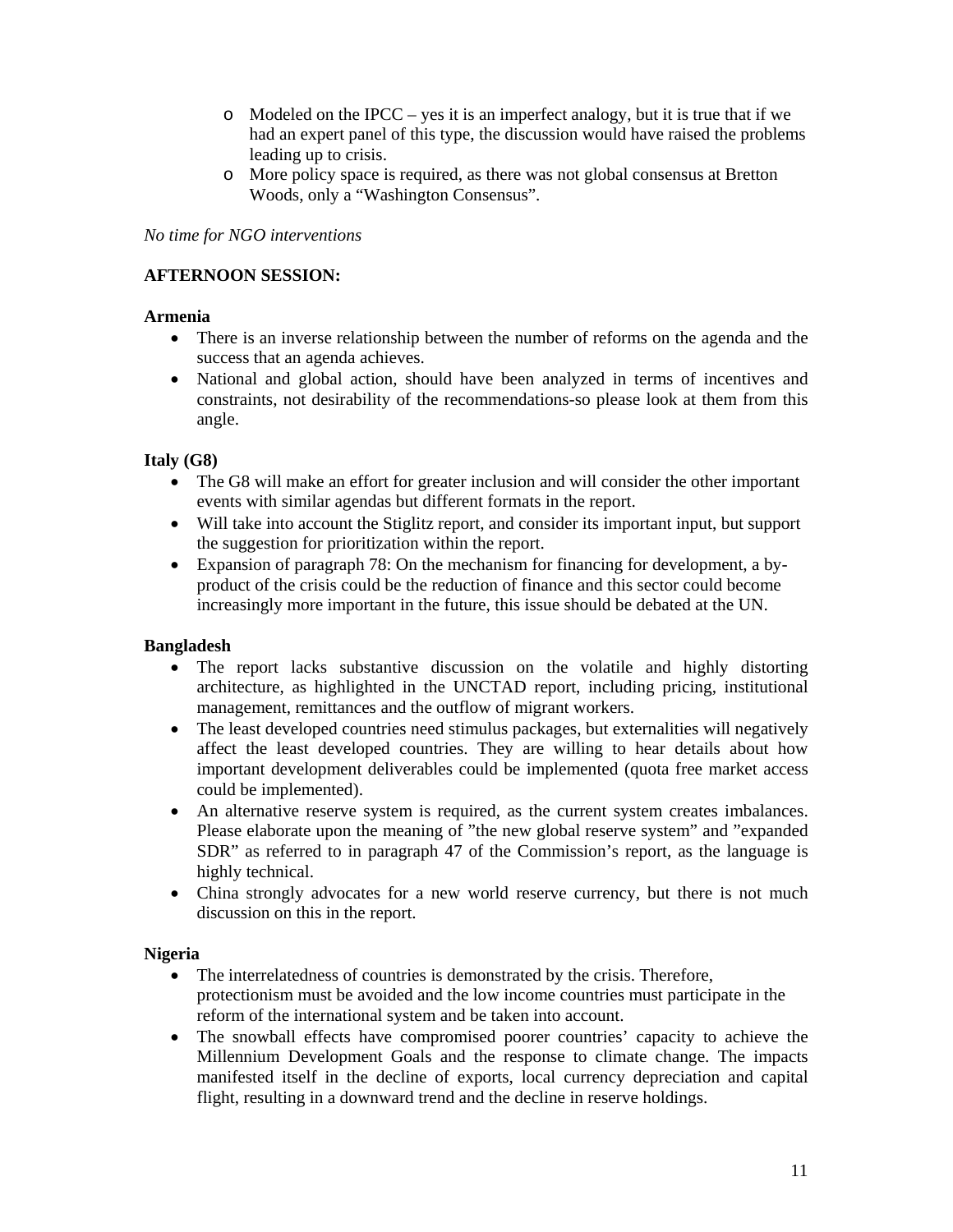• Measures to diversify the economy should form part of the solution.

#### **Pakistan**

- We are at a Bretton Woods moment, but the world must do better than it did 65 years ago and everyone must come together to deal with this unprecedented crisis.
- What does the Commission mean by a "truly development oriented trade round", as mentioned in paragraph 74 of the report?
- With reference to paragraph 45: has the Commission considered appointing a chief economist in the UN system? The UN system claims to have foretold the crisis, but no-one heard, so why not appoint a well respected chief economist, who can be supported and supplemented by a panel and chair.
- The Commission calls for immediate action in its report, but paragraph 30 refers to the need for the international community to make a commitment by 2015. This "immediate" is too long term, especially for low income countries like Pakistan.

#### **Indonesia**

- They fully support the reform of the international institution, based on the principle of democracy. How can this be effectively implemented, and what should be the role and participation of major economies in the reforms?
- Can the panel elaborate further on the mandate, surveillance role and early warning system of UN?
- Confidence in the markets must be restored, this was achieved quickly in the 1997-98 crisis, however there must be greater regulatory reform and transparency in corporate governance.

## **Venezuela**

- The crisis is not simply a financial one. The deficit of aggregate demand is a key problem.
	- o The way in which poverty has spread around the world is closely linked with the policies of the Bretton Woods Institutions. These established a totalitarian policy against the poor countries, which affected the growth of the real economy and aggregate demand.
	- o Global power must be restructured and either we agree with democracy and make decisions accordingly, or we have a small constituency or a single authority.
- Conditionality must be abolished and liquidity must be created for less developed countries.
- Regarding the Conference in June:
	- o Must consider seriously the proposal for a Global Economic Council.
	- o The G192 must have the ultimate word; this is why the conference is of such great significance and must take place at the highest level.
	- o An intergovernmental document which establishes decisions, binding all countries should be the outcome.

#### **Tanzania**

• We need a new political will, to shape how we govern markets and the international economy.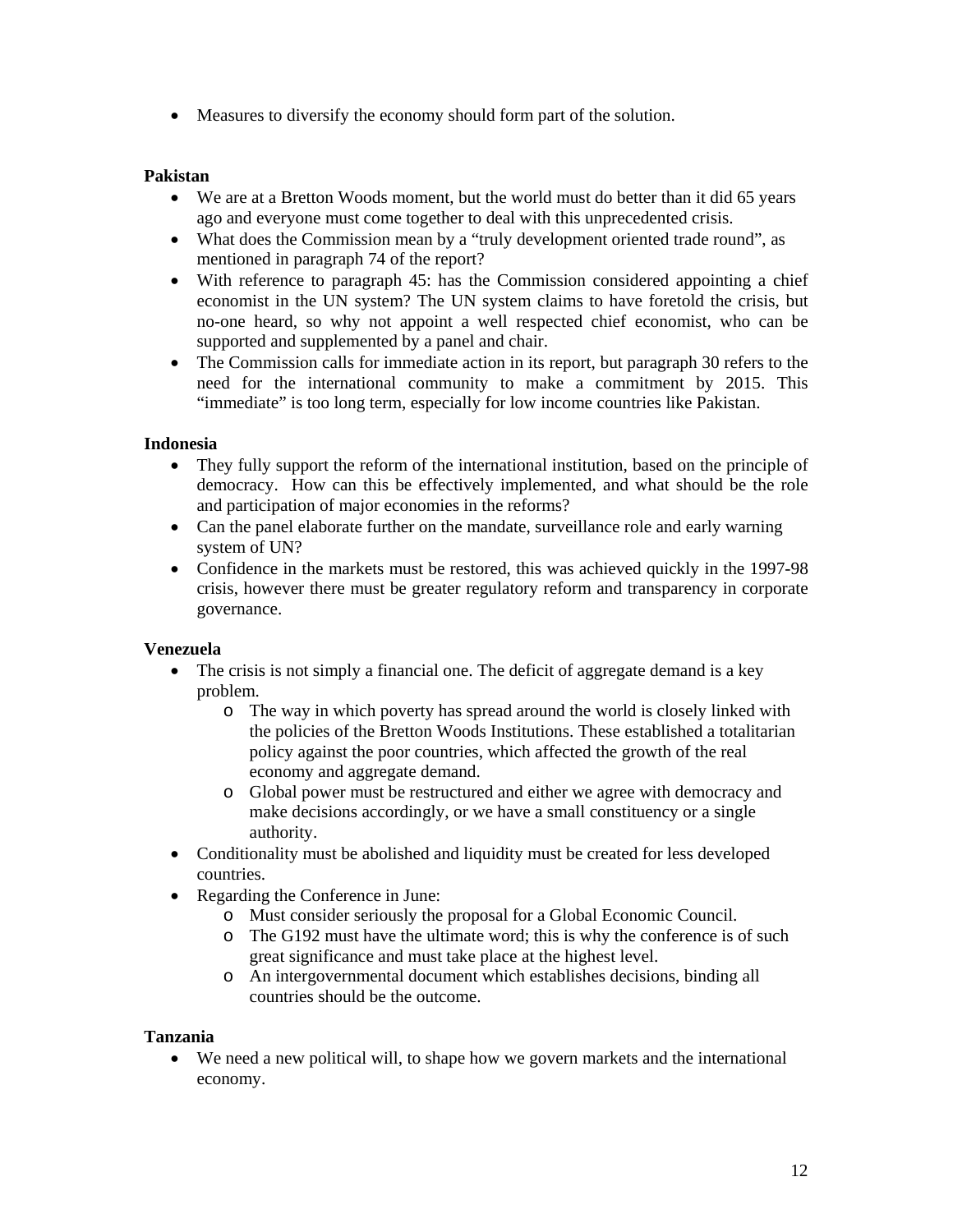- International institutions should foster stability and stand ready to give resources and address needs of developing countries.
- The potential to shape the way we operate our global economy exists. Many ideas are being generated to help countries overcome the crisis, especially the most vulnerable and those affected by climate change, including small island countries and African countries. A renewed commitment to ODA and support to achieve the Millenium Development Goals are important.

## **Libya**

- They have not yet felt the repercussions of the crisis, as Libya was not linked by investment to the international markets. However, Libya depends upon oil, which is falling in price.
- There is great risk of social instability as the other African countries are hit harder by the crisis. Therefore, economic complementarities among African countries are necessary to consolidate resources. How can the international community support these efforts to strengthen cooperation?
- How will the international community develop a monitoring mechanism familiar with the specific needs of the region?

## **Russia**

- Supports new credit facilities to make use of the possible effective assistance to countries with problems and suggest that regional funds and mechanisms would be best, such as the Russian anti crisis fund.
- There should be a diversification of the currencies used for reserves through regional centers, or a supra-national reserve currency emitted by international institutions.
- Need to adopt an international agreement for standards to monitor these sectors, this must include OECDs standards, financial accounting, national demands and derivatives for a universal regulatory framework for information exchange.
- The creation of a UN Economic Council is currently premature, and this may not be the best approach. Effort must be made to ensure global bodies work more effectively, however, Russia would support such a structure within the UN framework.

## **Switzerland**

- Institutional reform: cautions against creating new institutions rapidly and simply making the old ones redundant. There needs to be analysis of the existing setup, present day power relations within international community and the need for inclusive institutions.
- Global Economic Council: the ongoing UN reform requires further reflection and consideration of the role of ECOSOC.
- The UN Global Compact's report 'who cares wins', examines corporate social responsibility and the Commission's final report should take into account. This important approach will make investments more sustainable.

## **Egypt**

- Urgent action is required. The transition between the short and long term is very important.
- The international community must prevent a recurrence of the crisis and establish an efficient warning system. Major causes to be tackled include the insufficiency in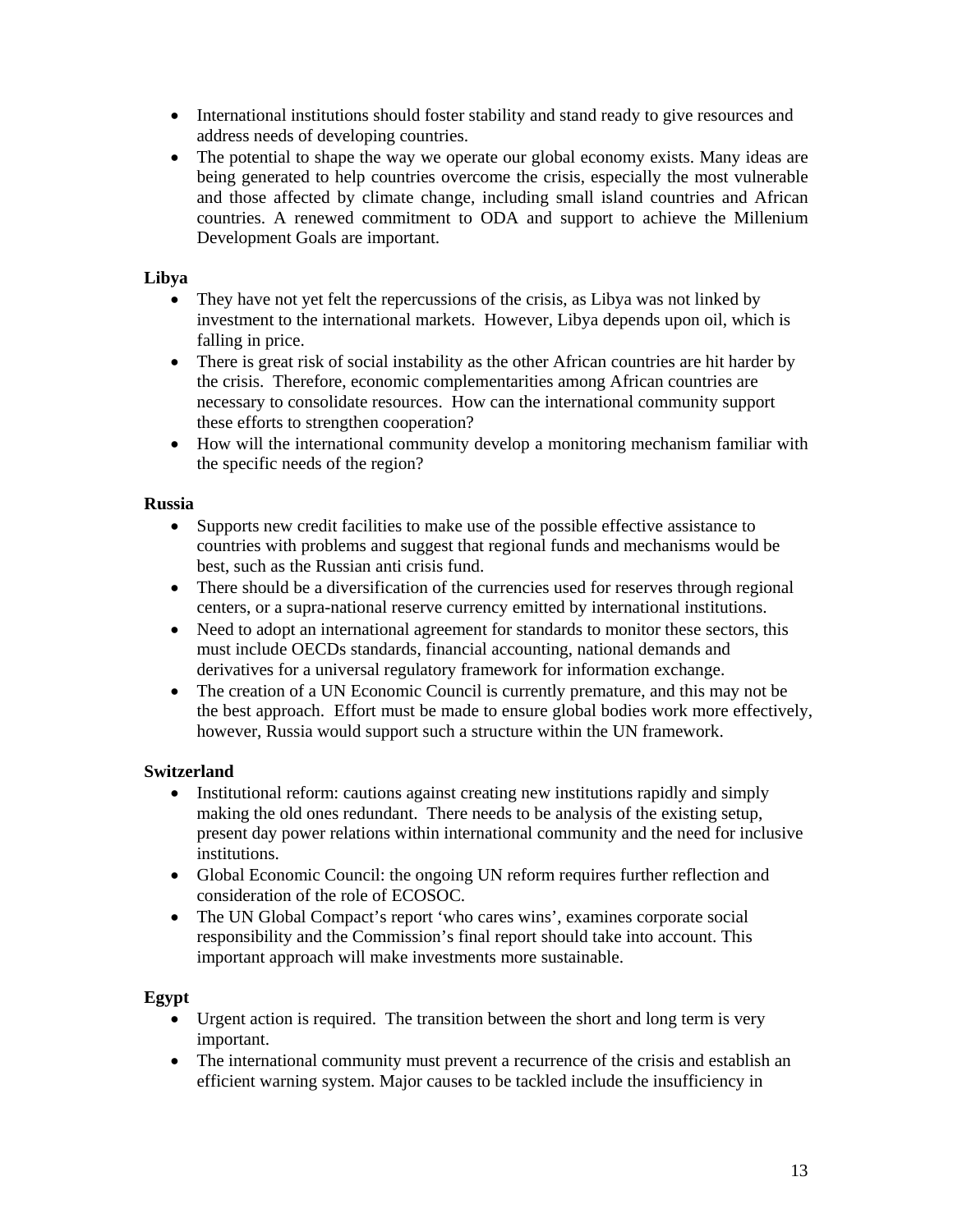aggregate demand, the lack of transparency and accountability, and high de-regulation, which has had serious side effects that must be reversed.

- Stimulus packages should be designed with specificity, according to the need. Developing countries lack capacity and policy space must be opened up, paying attention to regional requirements.
- They call for reform of the Bretton Woods Institutions to host a credit facility fund, in order to make a difference.
- The UN's role is of vital importance.

#### **France**

- Open to trade, important to steer clear of protectionism.
- They will continue commitments to ODA and on the Millennium Development Goals to assist the most vulnerable countries and populations.
- Regarding the Global Economic Council, they request more clarification on the mandate, including who would be involved, its coordination and whether there would be moderators?
- There is a need for better surveillance, with early warning system to provide more information, but would this be limited to economic issues?
- They look forward to further discussion on reform.
- Regulation of financial markets is a vital element in the prevention of future crises and the EU is acting to strengthen markets.

## **CIVIL SOCIETY**

#### **New Rules for Global Finance Coalitions (Jo Marie Griesgraber)**

- IMF reform is imperative: while the IMF is changing its lending conditions for nonlow income countries; tight conditionality is still attached to loans for poorer countries. More substantial change is required in the light of the crisis.
	- o Reform must be more democratic than the financial stability forum.
	- o There must be clear steps to enhance accountability for international standards.
	- o Reform should include monitoring of the management, transparency of board decision, participation and an external complaints mechanism.
- Civil society recommends that the quality of demand needs to be enhanced and consistent with a sustainable planet to meet the needs of poorest on planet.
- Request the panel to elaborate upon ideas of a new currency or reserve system and the translation of special drawing rights into a useful currency, which can be used outside of the IMF.

#### **International Chamber of Commerce (consultative status at ECOSOC)**

- The illusion that bubbles, resulting from easy access to credit were creating real wealth led to the near collapse of financial systems. The market economy can only work well within a framework of rules; therefore, it is clear that these rules are not working.
- The retail sector, regulators, consumers and government are also blame.
- Economic nationalism, isolation and protectionism must be avoided, the negative impacts would spread rapidly and reduce vital foreign direct investment.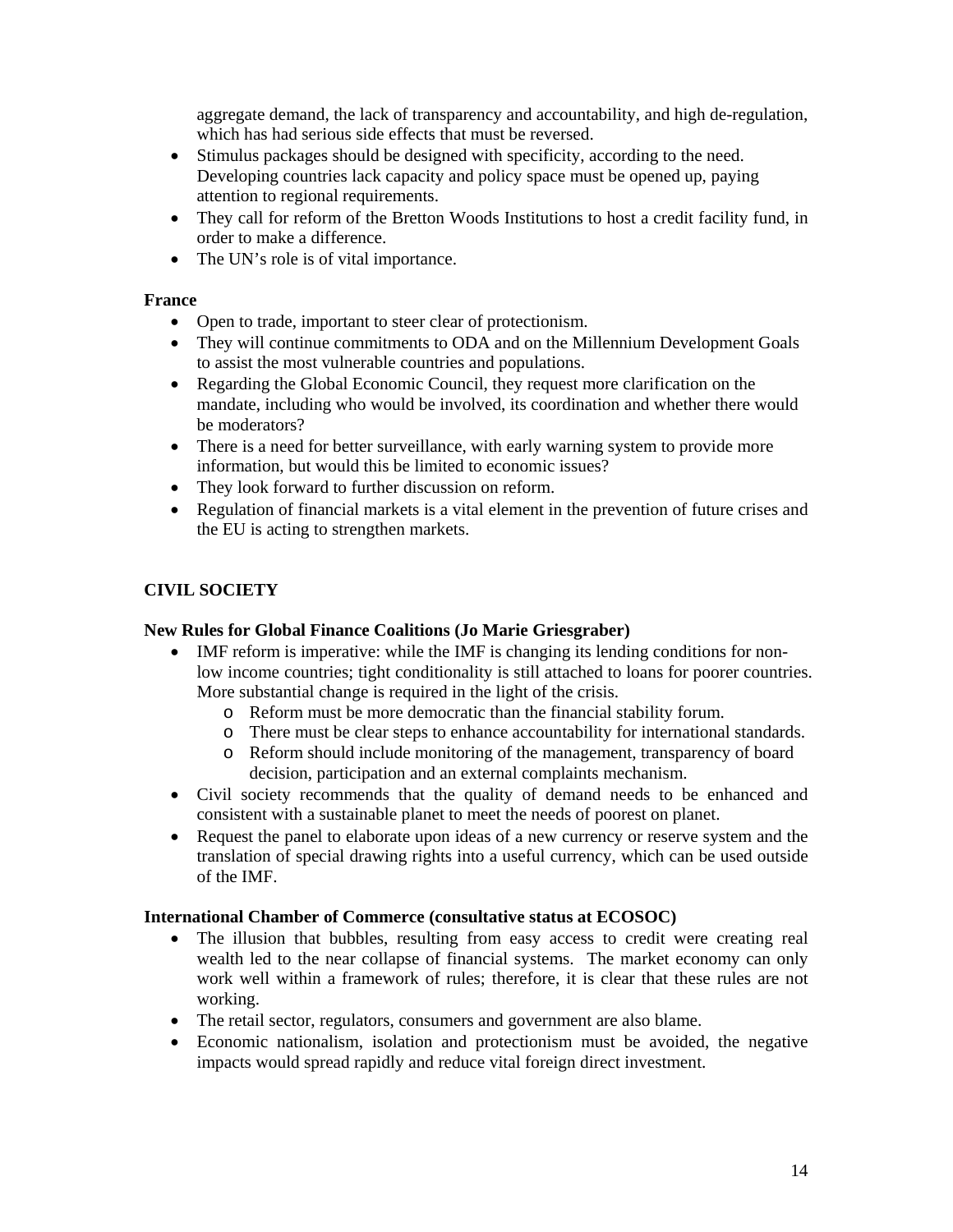• Call for an integrated global economy, as governments are unable to resolve the crisis alone. Solutions must take into account water scarcity, food security and poverty alleviation.

## **PANEL**

#### **Heidemarie Wieczorek-Zeul (Germany)**

- The most vulnerable can be protected through a number of ways: ODA and very practical proposals specific for each country including, risk mitigation, local currency lending, GDP index bonds and the vulnerability funds that the World Bank is now installing.
- We must take care to interconnect the processes that are going on, such as the new climate regime, Kyoto, the fight against the financial crisis, proposals for CO2 auctioning and carbon trading in order to finance the adaptation process and the mitigation of CO2 emissions.
- The upcoming meetings for the G20, World Bank, IMF and ECOSOC and the UN conference, all have responsibilities in these processes and are part of the roadmap for addressing more systemic questions.
- Some are skeptical over the proposal for a Global Economic Council, but we have a global market and we need a new balance between the state and the market. Which organization will we use for this to balance the global market, we ask "who in future should rule the world?" We need a structure to take up such questions.

## **Benno Ndulo (Tanzania)**

- The first round of effects of the crisis enabled poorer countries to remain relatively robust because of limited integration, less dependency on credit and their basic regulatory frameworks.
- The second round of effects requires preemptive measures to ensure that distress of the banks and financial systems are not passed on to. To do this resources must be mobilized and we have to survive today to think about the medium and long term.

#### **Pedro Paez (Ecuador)**

- The discourse that we are all guilty is not true and is unacceptable. This is a social and political time bomb, when society enters into a spiral of violence, it takes decades to get out of and requires wisdom at global level to preserve the social capital of peace.
- All trends are currently seen as a result and solutions to the crisis opens up new fronts of possible conflicts. We are preparing to tackle the next crisis and immediate actions in order to control the damage that has been caused in the economy and society.
- Implementing special drawing rights does not have to take longer than this, we can fill the gaps immediately to inject resources and liquidity.
- The ability to free up resources in the public and private sector, in order to re-launch production and regain recovery of lost time and re-launch trade demands holistic solution.
- There must be sovereign will to recover decision making capacity and develop countercyclical policies and social policies.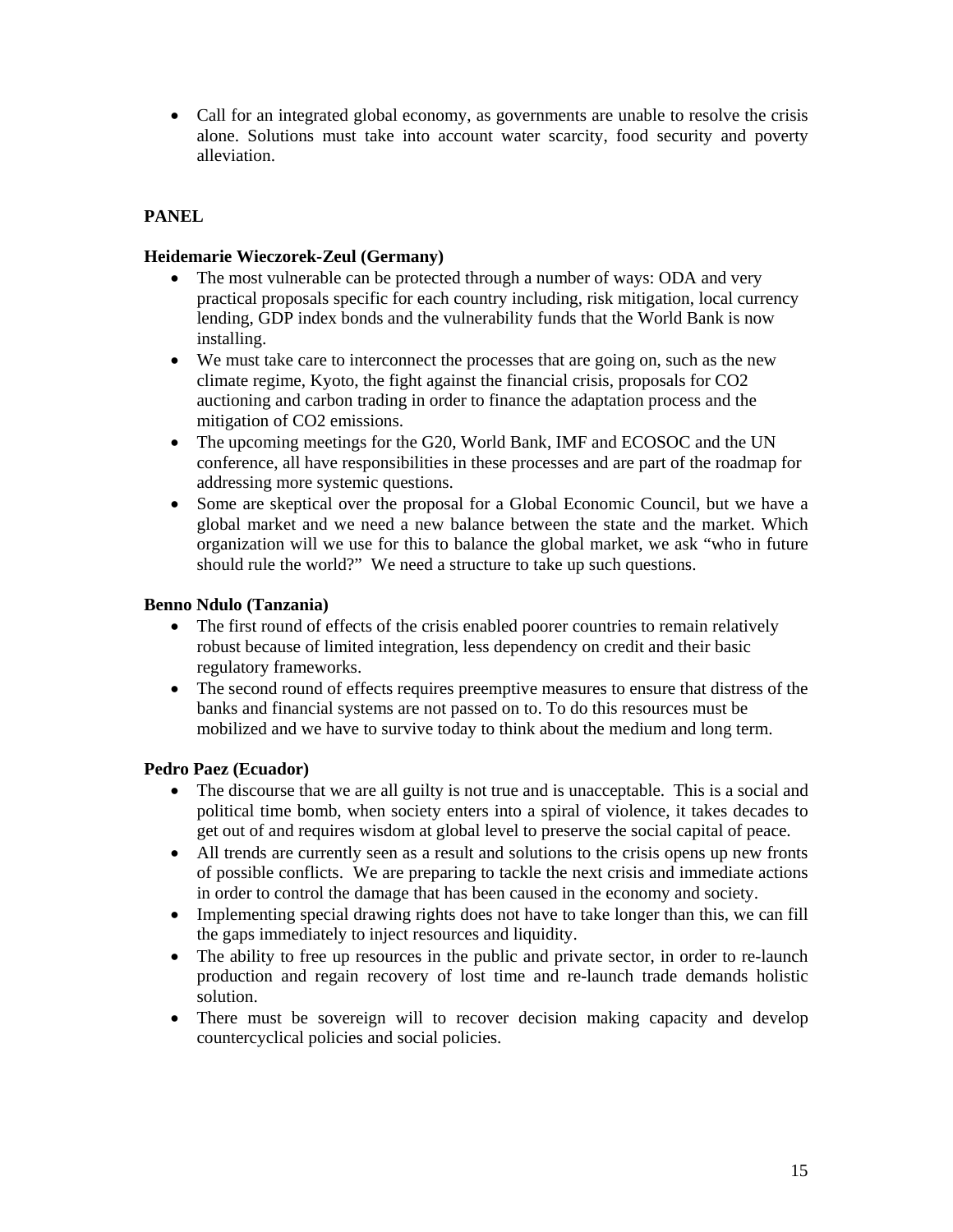## **Yaga Venugopal Reddy (India)**

- **Financial Innovation**: some is good, but often it circumvents stability, therefore we should not assume that every innovation is a good innovation and should apply caution to establish benefits. Transparency is key in financial innovation.
- **Capital account and financial globalization**: regulation is necessary and we should explore the possibility of minimum standards rather than national standards.
- The response in developing countries is different to that of developed countries, and capital account flows are less self-correcting.

## **Francois Houtart (Belgium)**

- A more appropriate term for reform of existing institutions is "re-foundation!" This is a process of transformation.
- We need to answer immediate problems, but have to work with a long term perspective.
- Speculation is unacceptable, it created the food and monetary crisis and requires fundamental regulation, otherwise it will push millions of people over poverty line.
- How should growth, development, regulation and reconstruction be viewed, are we working to save a system that will return to the way it was? This is a system that is destructive to the planet and the people.
- The UN is the right place to discuss and plan measures long term as national states can go further than fulfilling the interest of each individual nation state, especially the big ones.
- He call for adequate participation of social movements, as they represent the victims of the situation, who are not always present among intellectuals.

## **Pedro Paez (Ecuador)**

- At the institutional level, we must build a sustainable future and should not be led back to the past
- There is a concentration of capitalist power, should we utilize the G20 or G192?
- The food crisis and the global climate crisis show that we are not only recovering from an economic point of view.
- The technical viability to recover decision making capacity is important and the crisis will deepen if we don't resolve the lack of aggregate demand and its distributive relationship between capital and labour, as well as the division of labour and production, the transfer of value and speculation,
- We need a global holistic proposal, which is political, to build a future of peace. Alternatives are viable to break with the neoliberal thinking that has been dominant for last 3 decades.
- Things happen as you go along, there are no preconceived recipies and now is the time to mobilise the entire UN system, including the Bretton Woods failed institutions. A 'one-size fits all' approach is insufficient and existing institutions have not worked.

## **Nicaragua**

- The crisis results from deep systemic issues, therefore institutional reform is necessary.
- It is the duty of those who caused the crisis to provide additional aid, assistance should be unconditional and accessible, especially to the poorest.
- Who will govern, as every country has the sovereign right to govern its own country?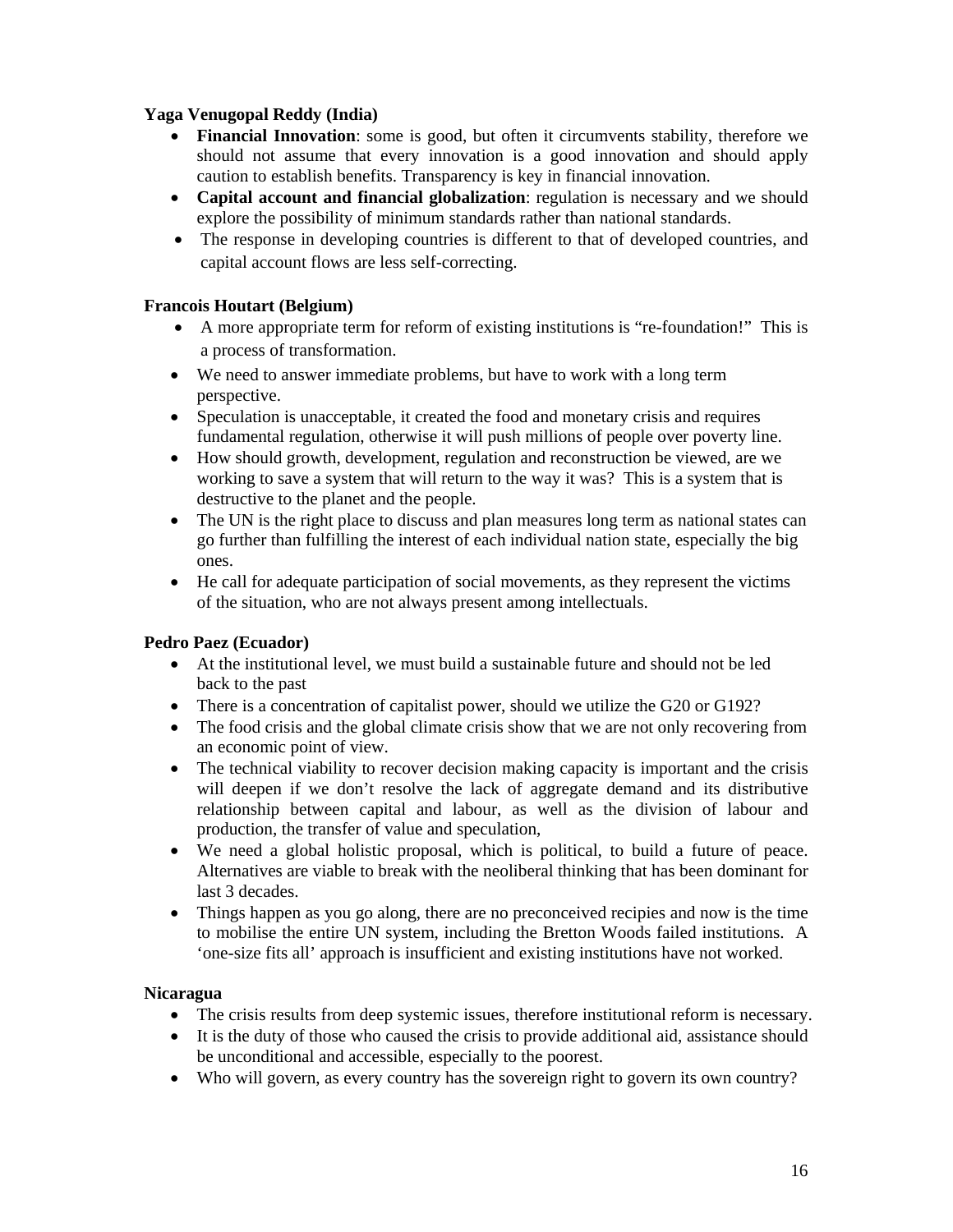## **Cuba**

- Now is the time for urgent reform and a hard systemic approach must be adapted. Deep reforms which rethink the very existence of the current institutions are preferable to merely rebuilding and strengthening the IFIs, as suggested by other countries.
- A new institutional democratic, economic council within the UN is a very valid idea. The alternative is using institutions which do not work.
- Another viable option is a financial and monetary conference at the international level on the hegemonic currency. However, reform will take time.
- Necessary short term measures include existing institutions making flexible credit available, with urgent attendance to the needs of developing countries.

## **Brazil**

They have not taken a position on these far-reaching recommendations yet.

- We must focus on the proposed Economic Council
	- o There is concern that these proposals are untimely, when we are in the process of reforming the existing institutions, shouldn't reforming the existing institutions take priority at moment? Will these proposals be too disrupting and distracting?
- A global stimulus package is not in the interest of many as a one size fits all appraoch will not work.
- Global donors should be strengthened with more resources, but how these are deployed is not clear.

## **Venezuela**

- The crisis indicates that the world cannot continue in the way that it has been governed.
- We should pursue a democratic path to make reforms, through broad participation and peaceful means.
- A deep-rooted processes of change must take place all over the world. Progress should not be disrupted by a small group of countries, as consequences go beyond borders.

## **PANEL**

## **Heidemarie Wieczorek-Zeul**

- *(In response to Brazil)*: In the long term, we must consider the question of sequencing and it is important to prevent unrepresentative structures.
- A new credit facility would be more sensible because time is pressing. This credit facility should fall under the umbrella of regional development banks or the World Bank, with completely different regional structures to ensure representation of lowincome countries. There should also be social and ecological standards for this facility.
- Reform of the World Bank:
	- o Reform discussions should address the realignment of shares, economic weight, contribution to development and recipient countries that profit most from the bank funds.
	- o Recommend that the election of leaders should take place under an open democratic process